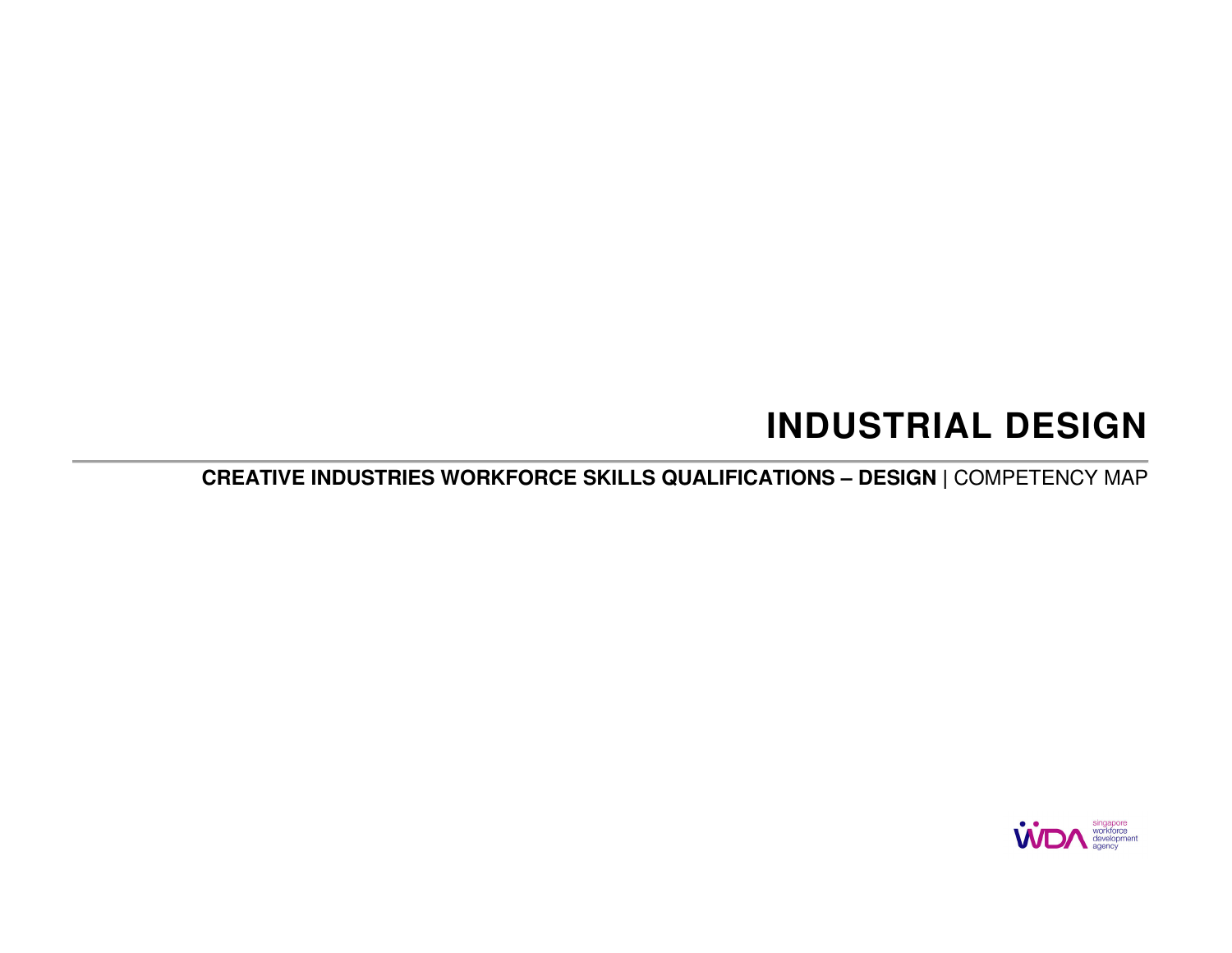## **INTRODUCTION |** INDUSTRIAL DESIGN

### **INTRODUCTION TO THE INDUSTRIAL DESIGN COMPETENCY MAP**

The Industrial Design Competency Map is part of the Creative Industries Workforce Skills Qualification (WSQ) Framework, which comprises 26 competency maps covering three Creative Industries clusters of Arts and Culture, Design, and Media and Communications.

| <b>ARTS AND CULTURE</b>  | <b>DESIGN</b>                | <b>MEDIA AND COMMUNICATIONS</b>           |
|--------------------------|------------------------------|-------------------------------------------|
| <b>Creative Practice</b> | <b>Architecture</b>          | <b>Advertising</b>                        |
| <b>Cultural Heritage</b> | <b>Exhibition Design</b>     | <b>Broadcast</b>                          |
| <b>Events Management</b> | <b>Interior Design</b>       | Direct & Interactive Marketing            |
| <b>Performing Arts</b>   | <b>Industrial Design</b>     | Digital Media - Animation                 |
| <b>Technical Theatre</b> | <b>Visual Communications</b> | Digital Media - Games Development         |
| <b>Visual Arts</b>       |                              | <b>Film &amp; Television</b>              |
|                          |                              | <b>Library &amp; Information Services</b> |
|                          |                              | <b>Media</b>                              |
|                          |                              | <b>Music</b>                              |
|                          |                              | <b>Public Relations</b>                   |
|                          |                              | <b>Printing</b>                           |
|                          |                              | <b>Publishing - Book</b>                  |
|                          |                              | <b>Publishing - Magazine</b>              |
|                          |                              | Publishing - Web                          |

Each competency map of the Creative Industries WSQ Framework has been endorsed by Manpower Skills and Training Council that has been set up to steer the training and development of professionals in the Creative Industries.

This Industrial Design Competency Map provides an overview of the competencies required of different functions and job roles of the Industrial Design industry. The development of the Industrial Design Competency Map was guided by the Industrial Design's Industry Key Purpose (IKP) and it was developed after detailed consultation with representatives from the Industrial Design industry including Design Exchange Pte Ltd, Design Insight Pte Ltd, Hewlett-Packard Singapore Pte Ltd, Ideaspark International Pte Ltd, NTU - School of ADM, and SFIC Institute.

Each of the competency units listed in this competency map are further developed into competency standards that provide information on the expected work activities, expected work outcomes and skills and knowledge required of a person to perform the work activities addressed by the competency standards. The competency units are further grouped together into qualifications to provide competency progression pathways for the Industrial Design industry.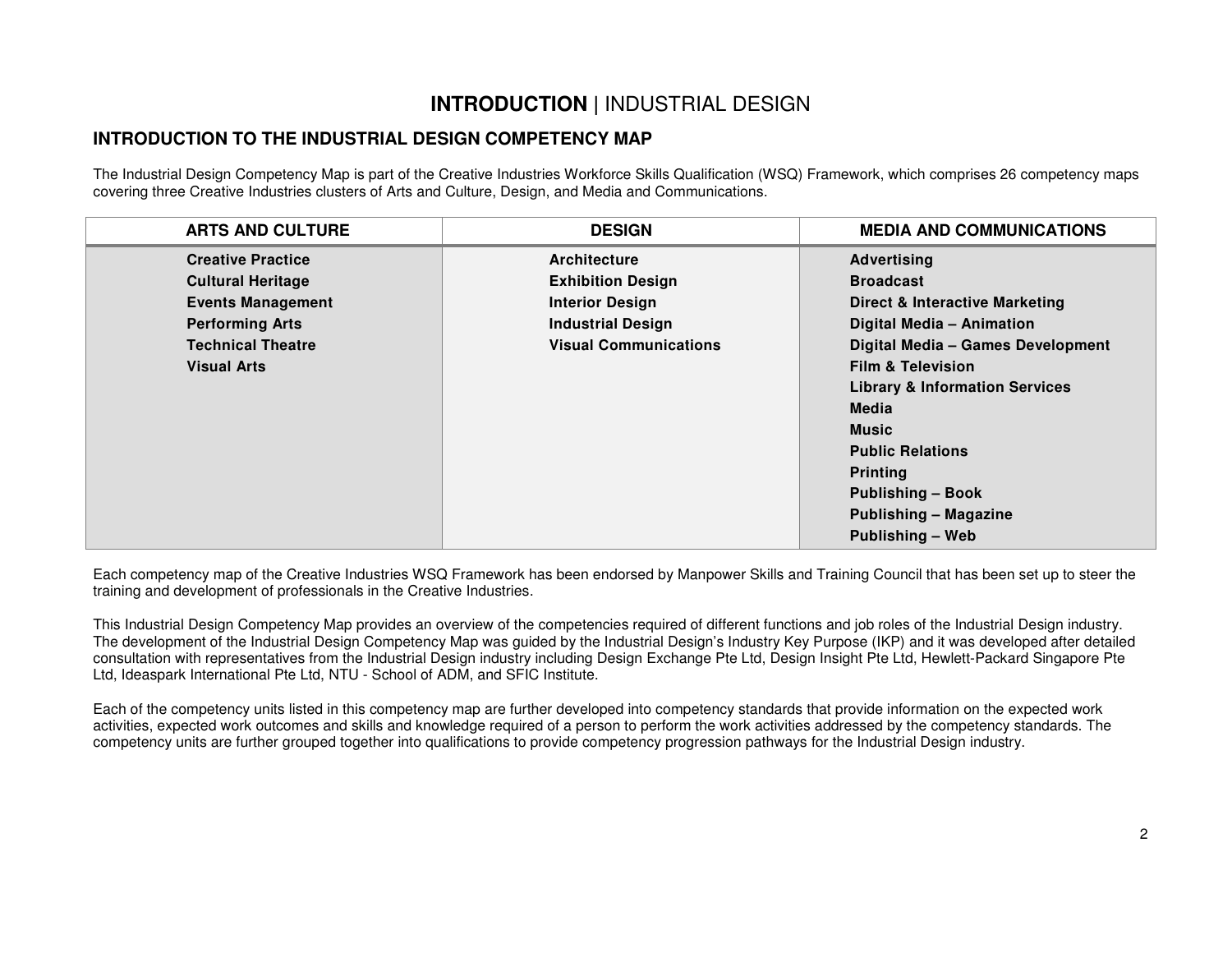## **INTRODUCTION |** INDUSTRIAL DESIGN

The Industrial Design Competency Map serves as a resource for employers and individuals to chart training and development and career development pathwaysand for training providers to identify potential training programmes to develop and deliver.

The details of the competency standards and qualifications documents are recorded in separate documents from the Industrial Design Competency Map and should be read together to serve the needs of employers, individuals and training providers.

The Industrial Design Competency Map would be reviewed on a regular basis (i.e., at least every three years). This will help to ensure that the Industrial Design Competency Map is current and continually meet industry needs.

### **CONTENTS**

| Introduction to Industrial Design Competency Map                 | 2  |
|------------------------------------------------------------------|----|
| <b>Industry Key Purpose</b>                                      | 4  |
| <b>Organisation Structure</b>                                    | 5  |
| <b>Competency Category</b>                                       | 6  |
| <b>Business Management Competencies</b>                          | 8  |
| <b>Creative Competencies</b>                                     | 11 |
| Generic / Cross-Sectoral WSQ Framework Competency Units Adoption | 17 |
| <b>Version Control</b>                                           | 18 |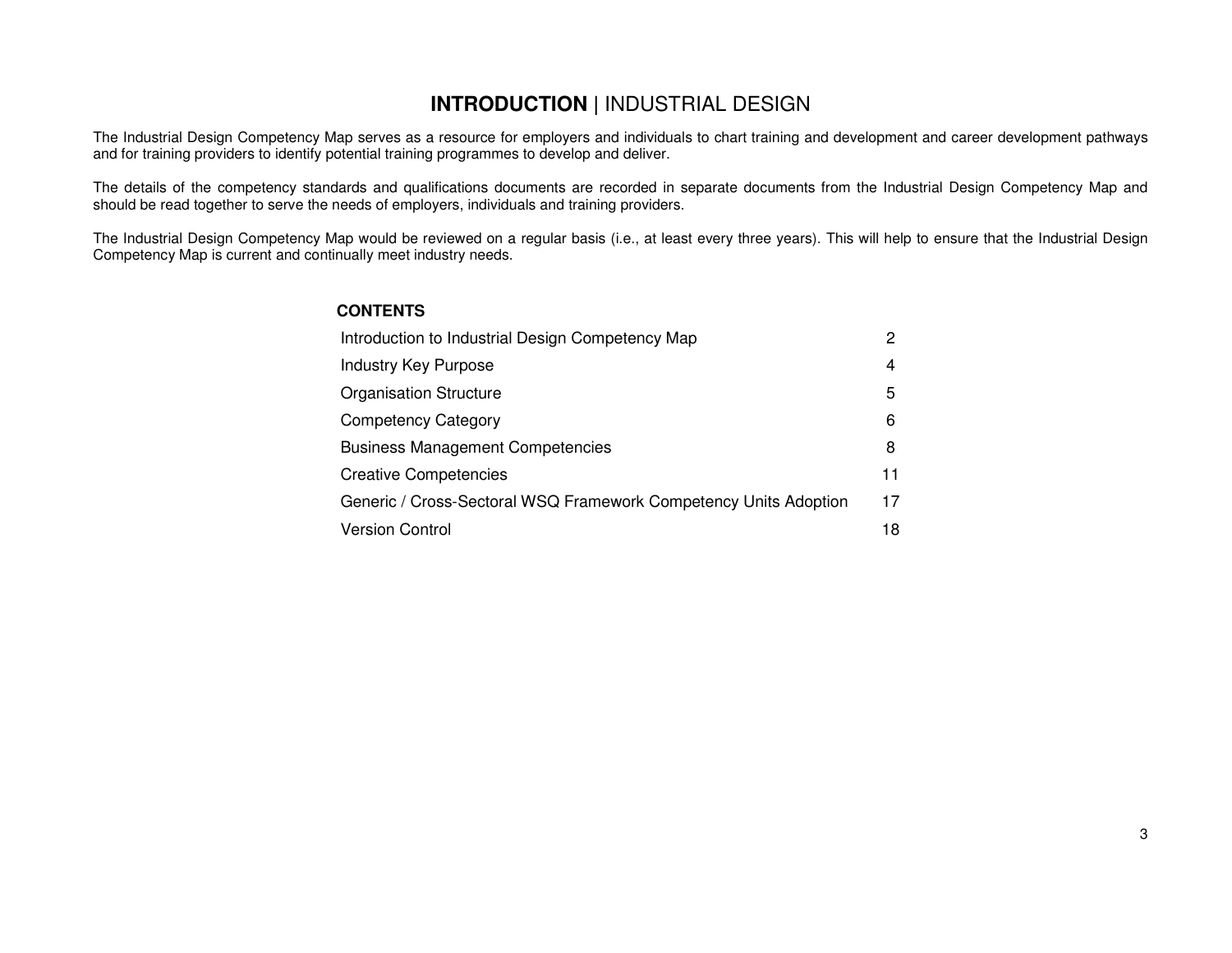## **INDUSTRY KEY PURPOSE |** INDUSTRIAL DESIGN

### **Industry Key Purpose**

The Industry Key Purpose describes what the industry delivers in terms of product and services meeting the needs of industry, the attributes/attitudes of workforce, and the aspirations of the industry. The Key Industry Purpose provides guidance and direction in the development of the competency map and identification of competency units so as to ensure that the competency units listed in the competency map would help the industry to achieve its industry key purpose.

| <b>Industrial Design Industry Key Purpose:</b> | To excel in the design, creation, planning and sale of quality products, systems and     |
|------------------------------------------------|------------------------------------------------------------------------------------------|
|                                                | services, capturing the imagination of 'what could be' to achieve value and expectations |
|                                                | for the employer, the client and the market, and contribute to enhancing the quality of  |
|                                                | life by generating social, spiritual and economic wealth.                                |
|                                                |                                                                                          |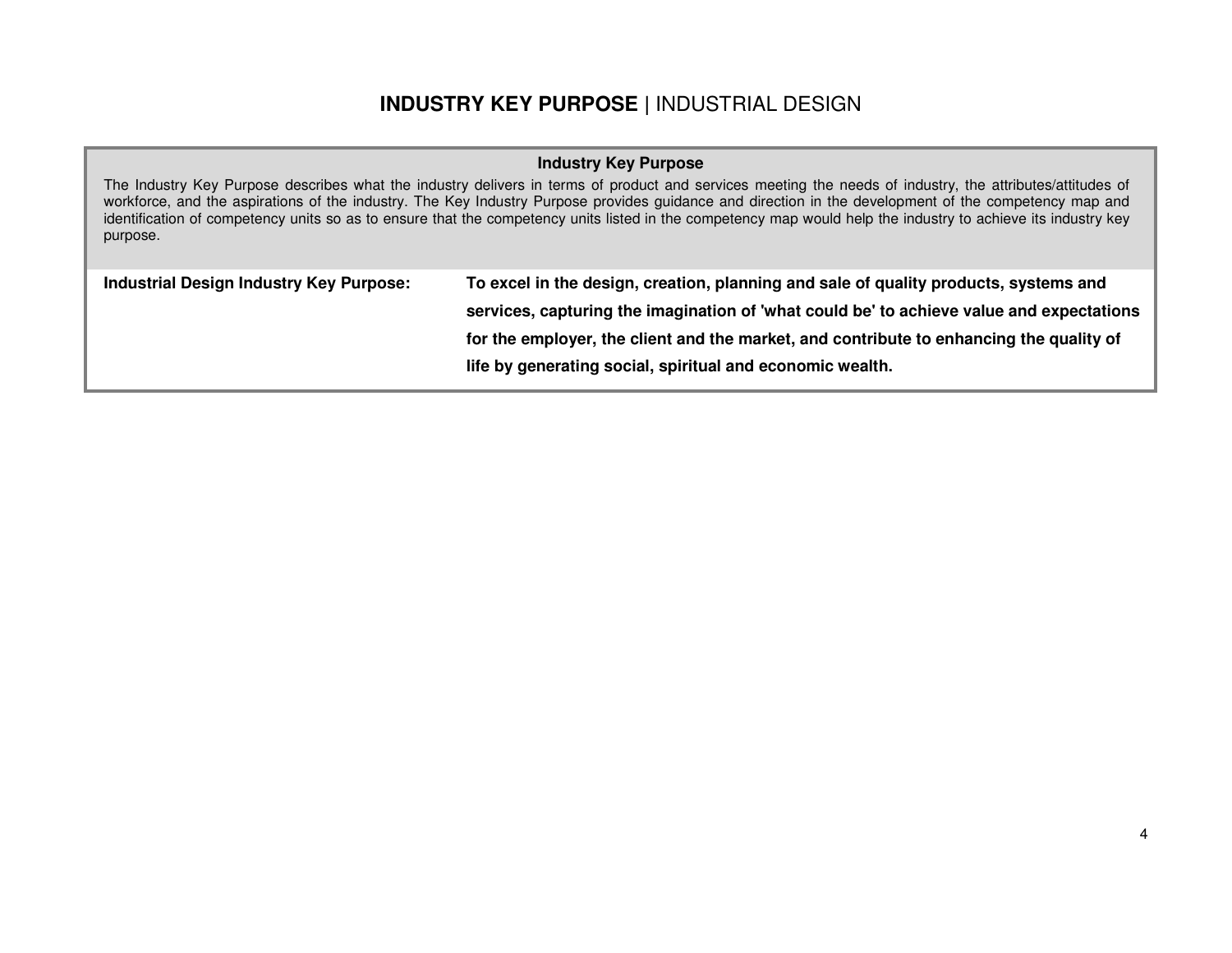## **ORGANISATION STRUCTURE |** INDUSTRIAL DESIGN

| <b>Industrial Design Organisation Structure</b> |   |              |                                                                                                                                                |                                                                                                                                                                                                                                                                                                                                 |  |  |
|-------------------------------------------------|---|--------------|------------------------------------------------------------------------------------------------------------------------------------------------|---------------------------------------------------------------------------------------------------------------------------------------------------------------------------------------------------------------------------------------------------------------------------------------------------------------------------------|--|--|
|                                                 |   |              | and development interventions by employers, individuals and training providers and to enable planning of progression and development pathways. | The Industrial Design Organisation Structure provides an overview of the various functions and job roles within a typical Industrial Design firm. Competency<br>Units are identified and sorted based on the functions, job role and WSQ qualifications level, to enable identification and development of appropriate training |  |  |
| <b>WSQ Qualifications Levels /</b>              |   |              | <b>Functions in an Industrial Design Firm</b>                                                                                                  |                                                                                                                                                                                                                                                                                                                                 |  |  |
| <b>WSQ Competency Levels</b>                    |   |              | <b>Business Management</b><br><b>Creative</b>                                                                                                  |                                                                                                                                                                                                                                                                                                                                 |  |  |
| <b>WSQ Graduate Certificate</b>                 | 6 |              | <b>Managing Director</b>                                                                                                                       |                                                                                                                                                                                                                                                                                                                                 |  |  |
| <b>WSQ Specialist Diploma</b>                   | 5 | Roles<br>aoL | <b>Industrial Design Manager</b><br>$\bullet$<br><b>Design Director</b><br>٠<br><b>Engineering Design Manager</b><br>$\bullet$                 | <b>Principal Designer</b>                                                                                                                                                                                                                                                                                                       |  |  |
| <b>WSQ Diploma</b>                              | 4 |              | <b>Account Manager</b>                                                                                                                         | <b>Senior Designer</b><br>$\bullet$<br><b>Human Factors Specialist</b><br><b>Colour / Materials / Finishes Designer</b><br><b>Interaction Designer</b><br>Ethnographer                                                                                                                                                          |  |  |
| <b>WSQ Advanced</b><br><b>Certificate</b>       | 3 |              | <b>Account Executive</b>                                                                                                                       | <b>Designer</b><br><b>Craftsman/ Prototype Maker</b>                                                                                                                                                                                                                                                                            |  |  |

### **WSQ Qualifications Level:** There are four levels of WSQ qualifications in the Industrial Design Competency Map. Each level indicates the corresponding complexity of knowledge, depth of skills and accountability that the job role demands. **Functions:** Functions are not meant to be equivalent to Departments. Functions indicate the typical broad work areas in an Industrial Design firm. **Job Roles:** Job roles are not meant to be equivalent to Job Titles. An individual holding a job title of "Designer" may assume a number of job roles such as managing an account.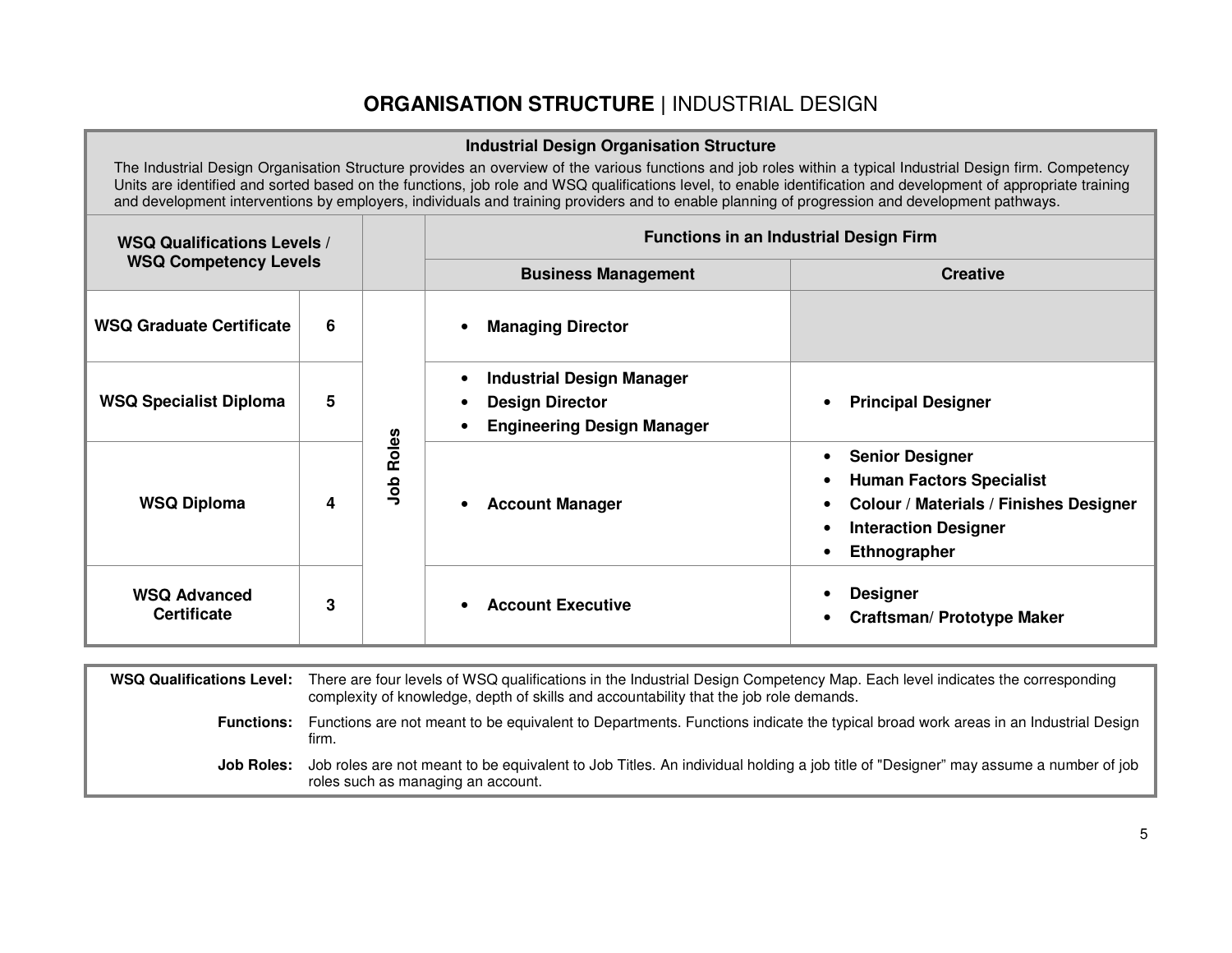## **COMPETENCY CATEGORY** | INDUSTRIAL DESIGN

| <b>Competency Categories</b> |  |  |  |  |
|------------------------------|--|--|--|--|
|------------------------------|--|--|--|--|

The Competency Category indicates the functional nature of the skills and knowledge identified under a competency unit. The competency categories that are found<br>within the Creative Industries WSQ framework and relevant to

| <b>Business Operations (BO)</b>                                                                                                                                                                                                                                                                                                     | <b>Marketing Research (MR)</b>                                                                                                                                                                        |
|-------------------------------------------------------------------------------------------------------------------------------------------------------------------------------------------------------------------------------------------------------------------------------------------------------------------------------------|-------------------------------------------------------------------------------------------------------------------------------------------------------------------------------------------------------|
| Covers the activities involved in the running of a business for the purpose of<br>producing goods / services and creating value.                                                                                                                                                                                                    | Covers the process of systematic gathering, recording and analysing of data about<br>customers, competitors and the market.                                                                           |
| <b>Copyright, Licensing and Intellectual Property Rights (CLR)</b>                                                                                                                                                                                                                                                                  | <b>Project Management (PM)</b>                                                                                                                                                                        |
| Covers skills and knowledge required for negotiating, protecting and avoiding<br>exploitation of intellectual property and creative work.                                                                                                                                                                                           | Covers organising and managing resources in such a way that the project is<br>completed within defined scope, quality, time and cost constraints.                                                     |
| Change and Innovation (CI)                                                                                                                                                                                                                                                                                                          | <b>Problem Solving (PS)</b>                                                                                                                                                                           |
| Covers skills and knowledge required for inspiring an environment to encourage<br>change and innovation within the working environment.                                                                                                                                                                                             | Covers research into problems, generation of solutions, selection and application of<br>solutions and evaluating the solution applied.                                                                |
| <b>Contract Management (CM)</b>                                                                                                                                                                                                                                                                                                     | <b>Quality Management (QM)</b>                                                                                                                                                                        |
| Covers the management of contracts made with customers, vendors or employees.<br>Contract management includes negotiating the terms and conditions in contracts and<br>ensuring compliance with the terms and conditions, as well as documenting and<br>agreeing any changes that may arise during its implementation or execution. | Covers methods for ensuring that all the activities necessary to design, develop and<br>implement a product or service are effective and efficient with respect to the system<br>and its performance. |
| <b>Communications (COM)</b>                                                                                                                                                                                                                                                                                                         | <b>Research (RES)</b>                                                                                                                                                                                 |
| This covers the transmission of thoughts, ideas and feelings from one mind to another<br>to accomplish tasks and to achieve goals.                                                                                                                                                                                                  | Covers using gathering, analysing and interpreting information relevant to a specific<br>area of enquiry.                                                                                             |
| Design (DES)                                                                                                                                                                                                                                                                                                                        | <b>Build Relationship (RTL)</b>                                                                                                                                                                       |
| Covers skills and knowledge required for conceptualising, designing, developing,<br>implementing and realising the design product as agreed with the client.                                                                                                                                                                        | Covers long term plan of action designed to achieve the vision and goals of the<br>organisation.                                                                                                      |
| Finance (FIN)                                                                                                                                                                                                                                                                                                                       | Strategy (STR)                                                                                                                                                                                        |
| Covers skills and knowledge required for basic budgeting to offering full coverage of<br>financial operations within an organisation.                                                                                                                                                                                               | Covers long term plan of action designed to achieve the vision and goals of the<br>organisation.                                                                                                      |
| <b>Human Resource (HR)</b>                                                                                                                                                                                                                                                                                                          | Sales (SAL)                                                                                                                                                                                           |
| Covers the activities of recruitment, pay, performance management, promotions,<br>management relations and planning in an effective, legal, fair, and consistent manner.                                                                                                                                                            | Covers the act of meeting prospective buyers and providing them with a product or<br>service in turn of money or other required compensation.                                                         |
| <b>Job Safety Skills (JS)</b>                                                                                                                                                                                                                                                                                                       | <b>Strategy Planning and Implementation (SPI)</b>                                                                                                                                                     |
| Covers the skills and knowledge required for managing safety within the work<br>environment and the personal safety of the worker.                                                                                                                                                                                                  | Develop business strategies and plans aligned with organisational objectives, make<br>strategic decisions and implement action plans to achieve long-term goals                                       |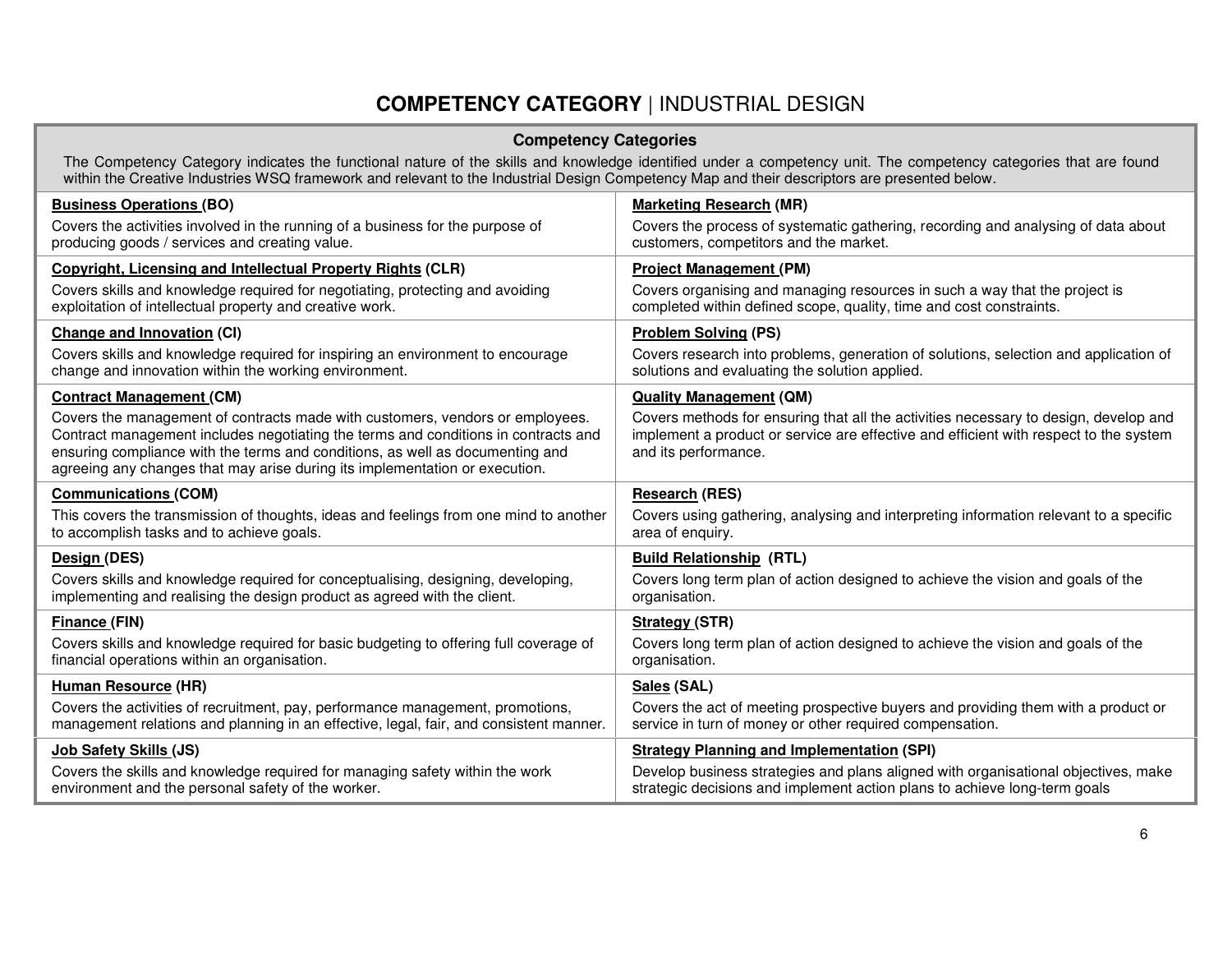## **COMPETENCY CATEGORY** | INDUSTRIAL DESIGN

| <b>Competency Category</b>                                                                                                                                           |
|----------------------------------------------------------------------------------------------------------------------------------------------------------------------|
| <b>Marketing and Public Relations (MPR)</b>                                                                                                                          |
| Covers skills and knowledge required for conceptualising, designing, implementing<br>opportunities for maximising sales and promotion of goods, services and people. |

| <b>Competency Units</b>                                                                                                                                                                             |                                                                                                                                                                                                                                                                                                                                                                                                   |  |  |  |  |
|-----------------------------------------------------------------------------------------------------------------------------------------------------------------------------------------------------|---------------------------------------------------------------------------------------------------------------------------------------------------------------------------------------------------------------------------------------------------------------------------------------------------------------------------------------------------------------------------------------------------|--|--|--|--|
| Competency unit:                                                                                                                                                                                    | A competency unit represents a set of work activities that can be undertaken by an individual, and the skills, knowledge and abilities<br>associated with the work activities that can be used to certify an individual's competence in performing the set of work activities                                                                                                                     |  |  |  |  |
| <b>Competency unit code:</b>                                                                                                                                                                        | A competency unit code is assigned to each competency unit to identify the WSQ framework and competency category that the competency<br>unit originates from. The competency unit code also identifies the WSQ qualifications level that is associated with the competency unit<br>providing an indication of the level of complexity of skills and knowledge required under the competency unit. |  |  |  |  |
| For example, for a competency unit coded as CI-DES-504S-0:                                                                                                                                          |                                                                                                                                                                                                                                                                                                                                                                                                   |  |  |  |  |
| 'Cl' indicates that the competency unit originates from the Creative Industries WSQ framework;                                                                                                      |                                                                                                                                                                                                                                                                                                                                                                                                   |  |  |  |  |
| 'DES' indicates that the competency unit originates from the competency category of Design; '5' indicates that it is pegged to WSQ<br>qualifications level 5 which is WSQ Specialist Diploma level; |                                                                                                                                                                                                                                                                                                                                                                                                   |  |  |  |  |
|                                                                                                                                                                                                     | '04' is the serial number assigned to the competency unit;                                                                                                                                                                                                                                                                                                                                        |  |  |  |  |
|                                                                                                                                                                                                     | 'S' indicates that the competency unit is usually a specialization unit when used by an individual to achieve a WSQ qualification, other<br>types of units include core units ('C') and elective units ('E'); and                                                                                                                                                                                 |  |  |  |  |
|                                                                                                                                                                                                     | '0' indicates the version number of the competency unit which would increase as the competency unit is reviewed at every review cycle.                                                                                                                                                                                                                                                            |  |  |  |  |

The competency units of the Industrial Design Competency Map are presented according to the Functions in an Industrial Design Organisation in subsequent sections:

- Business Management
- Creative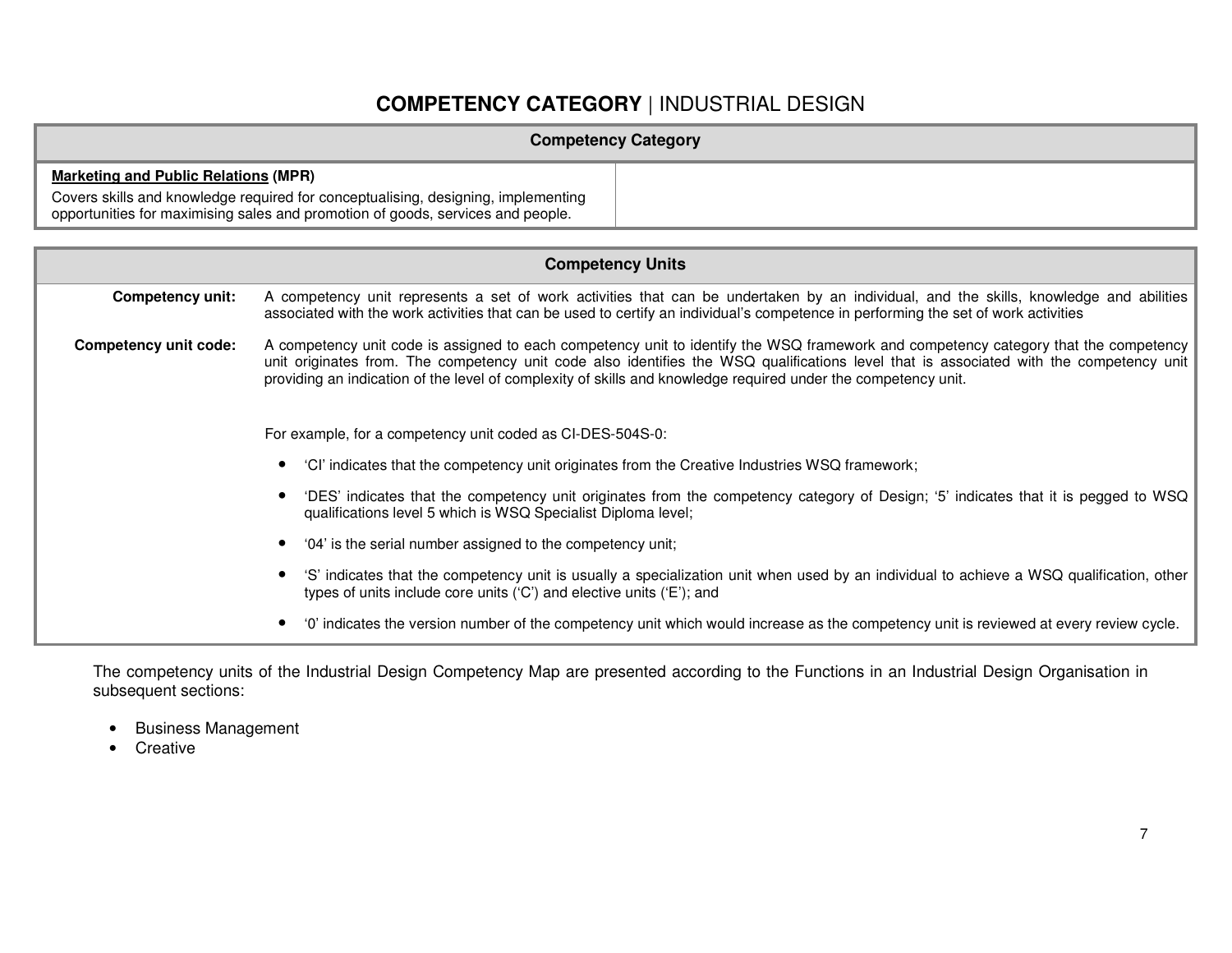# **BUSINESS MANAGEMENT** | COMPETENCIES

**INDUSTRIAL DESIGN** COMPETENCY MAP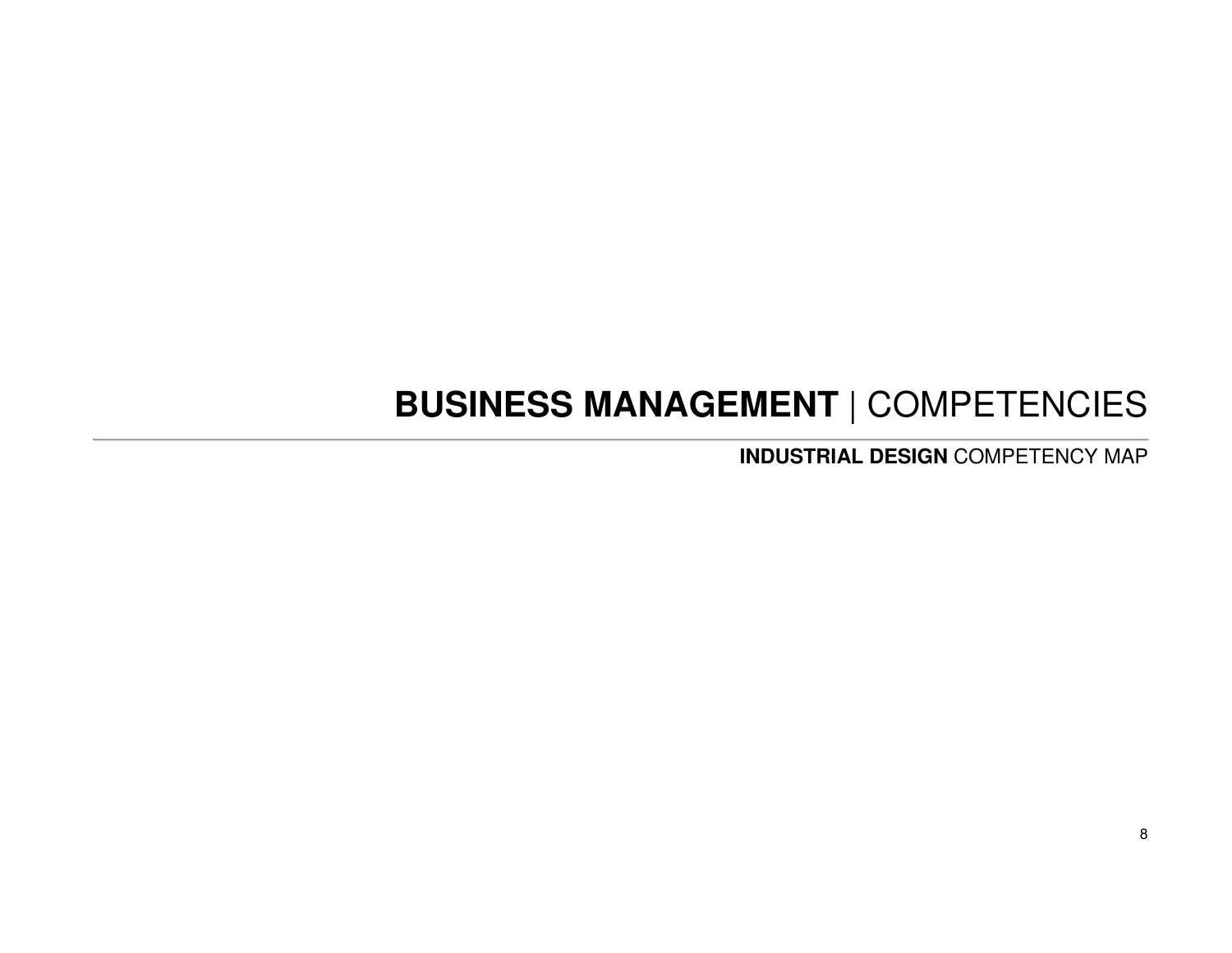## **BUSINESS MANAGEMENT** | COMPETENCIES – INDUSTRIAL DESIGN

| <b>WSQ Qual</b><br>Level | <b>Job Roles</b>                                                                                            | <b>Competency Unit</b><br>Code | <b>Specialisation Competency Units</b>                                            | <b>Competency Unit</b><br>Code | <b>Core Competency Units</b>                                              |
|--------------------------|-------------------------------------------------------------------------------------------------------------|--------------------------------|-----------------------------------------------------------------------------------|--------------------------------|---------------------------------------------------------------------------|
|                          |                                                                                                             | CI-BO-601C-0                   | Develop and implement an operational plan                                         | CI-BO-504C-0                   | Manage risk *                                                             |
|                          |                                                                                                             | CI-FIN-502E-0                  | Develop and manage budgets and financial<br>plans *                               | CI-DES-511C-1                  | Apply a holistic user-centric approach for<br>strategic design thinking * |
| 6                        | <b>Managing</b>                                                                                             | CI-MPR-601S-0                  | Build client relationships                                                        | CI-STR-602C-0                  | Provide leadership across the organisation *                              |
|                          | <b>Director</b>                                                                                             | CI-MPR-603S-0                  | Evaluating and manage international marketing<br>opportunities                    | LPM-RLT-601C-0                 | Establish organisational relationships *                                  |
|                          |                                                                                                             | CI-STR-601C-0                  | Develop, implement and review a business /<br>strategic plan                      | ES-JS-401G-1                   | Manage workplace safety and health system *                               |
| 5                        | <b>Industrial</b><br>Design<br>Manager /<br>Design<br>Director /<br><b>Engineering</b><br>Design<br>Manager | CI-DES-502S-0                  | Administer, coordinate and monitor contract<br>works for a design project         | BM-PM-402E-1                   | Manage project scope *                                                    |
|                          |                                                                                                             | CI-DES-503S-0                  | Appoint and coordinate specialist consultants<br>and suppliers for design project | BM-PM-411E-1                   | Manage project knowledge and communication *                              |
|                          |                                                                                                             | CI-DES-507C-0                  | Plan, monitor and evaluate design work<br>provided to the client *                | CI-COM-502S-0                  | Present effectively to engage and manage your<br>audience *               |
|                          |                                                                                                             | CI-DES-444S-0                  | Prepare a design presentation *                                                   | CI-DES-511C-1                  | Apply a holistic user-centric approach for<br>strategic design thinking * |
|                          |                                                                                                             | CI-DES-510C-0                  | Prepare and evaluate design proposal and<br>project cost for design services *    | CI-HR-601C-0                   | Manage people                                                             |
|                          |                                                                                                             | CI-FIN-405E-0                  | Prepare financial reports                                                         | ES-JS-401G-1                   | Manage workplace safety and health system *                               |
|                          |                                                                                                             | CI-MPR-418S-0                  | Develop and manage business development<br>strategies to expand client base       |                                |                                                                           |

\*Competency Standard available

#### **Legend of Competency Unit**

- **BM** Business Management WSQ Framework **FIN** Finance Competency Category
- 
- 
- 
- **BO** Business Operations Competency Category **PM** Project Management Competency Category
- **COM** Communications Competency Category **RTL** Build Relationship Competency Category
- 
- 
- **CI** Creative Industries WSQ Framework **HR** Human Resource Competency Category
- **ES** Employability Skills WSQ Framework **JS** Job Safety Skills Competency Category
- **LPM** Leadership & People Management WSQ Framework **MPR** Marketing and Public Relations Competency Category
	-
	-
- **DES** Design Competency Category **STR** Strategy Competency Category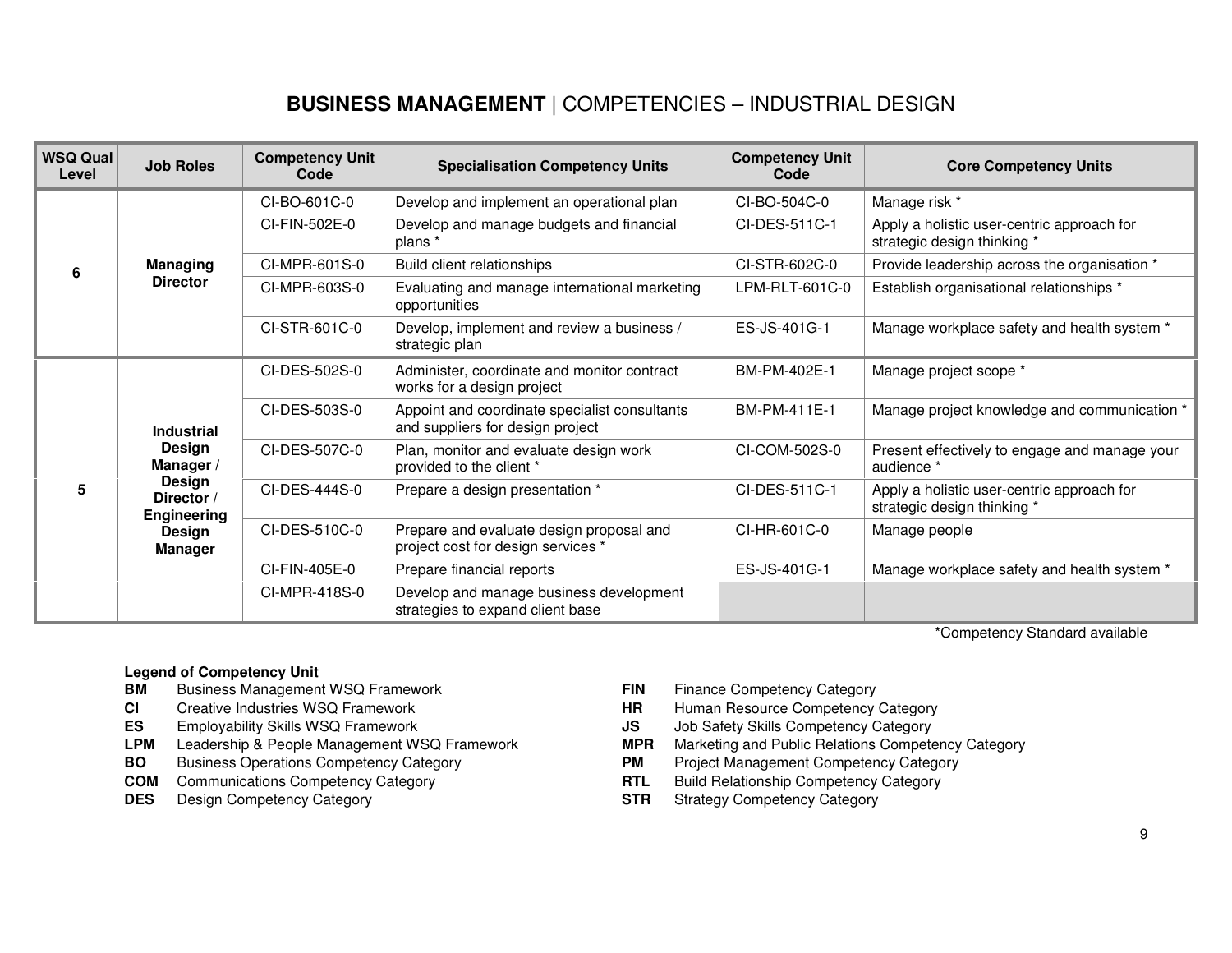| <b>WSQ Qual</b><br>Level | <b>Job Roles</b>                   | <b>Competency Unit</b><br>Code | <b>Specialisation Competency Units</b>                                                          | <b>Competency Unit</b><br>Code | <b>Core Competency Units</b>                                                                             |
|--------------------------|------------------------------------|--------------------------------|-------------------------------------------------------------------------------------------------|--------------------------------|----------------------------------------------------------------------------------------------------------|
|                          |                                    | BM-PM-302E-1                   | Apply project cost management techniques *                                                      | BM-SPI-501E-1                  | Develop organisational strategies and policies *                                                         |
|                          |                                    | CI-BM-401C-0                   | Establish and maintain work and contractual<br>relationship *                                   | CI-DES-511C-1                  | Apply a holistic user-centric approach for<br>strategic design thinking *                                |
| 4                        |                                    | CI-BO-406S-0                   | Enable, develop and support growth of a client's<br>business                                    | CI-PS-502E-0                   | Resolve problems which impact on the work                                                                |
|                          | <b>Account</b><br><b>Manager</b>   | CI-CLR-302E-1                  | Administer and manage the use of licensed<br>copyright materials created *                      | CI-QM-501C-0                   | Deliver and maintain products / services to<br>standards agreed by the organisation and the<br>customer  |
|                          |                                    | CI-CM-405E-0                   | Apply contract procurement techniques                                                           | ES-JS-301G-1                   | Maintain workplace safety and health policies<br>and procedures *                                        |
|                          |                                    | CI-DES-413S-0                  | Oversee design brief development and<br>negotiation to meet client needs *                      |                                |                                                                                                          |
|                          |                                    | CI-DES-419S-0                  | Develop a proposal and quotation for design and<br>design services for presentation to client * |                                |                                                                                                          |
|                          |                                    | BM-PM-303E-1                   | Apply project time management techniques *                                                      | BM-COM-303E-1                  | Present information *                                                                                    |
|                          |                                    | CI-COM-303C-0                  | Write project briefs which meet client's<br>requirements                                        | CI-DES-331E-0                  | Maintain an awareness of trends and<br>developments in design, materials, techniques<br>and technology * |
|                          |                                    | CI-DES-330S-0                  | Develop and negotiate design briefs to meet the<br>needs of the client                          | CI-DES-342C-1                  | Implement design thinking *                                                                              |
| 3                        | <b>Account</b><br><b>Executive</b> | CI-DES-334C-0                  | Plan work to meet production requirements                                                       | CI-DES-343C-1                  | Apply professional practices in design projects *                                                        |
|                          |                                    | CI-DES-416S-0                  | Prepare, produce and present a final detailed<br>design proposal to the client *                | CI-DES-420C-0                  | Source and apply production knowledge for the<br>design industry *                                       |
|                          |                                    | CI-FIN-306E-0                  | Manage budgets                                                                                  | CI-HR-407C-0                   | Participate in, facilitate and promote effective<br>working of individuals and teams                     |
|                          |                                    | CI-SAL-311S-0                  | Sell and promote designs and design services to<br>clients                                      | ES-JS-301G-1                   | Maintain workplace safety and health policies<br>and procedures *                                        |

## **BUSINESS MANAGEMENT** | COMPETENCIES – INDUSTRIAL DESIGN

#### **Legend of Competency Unit**

- **BM** Business Management WSQ Framework **HR** Human Resource Competency Category
- 
- 
- **BO** Business Operations Competency Category **PS** Problem Solving Competency Category
- **CLR** Copyright, Licensing and Intellectual Property Rights Competency Category **QM**
- **CM** Contract Management Competency Category **SAL** Sales Competency Category
- 
- **FIN** Finance Competency Category

\*Competency Standard available

- 
- **CI** Creative Industries WSQ Framework **JS** Job Safety Skills Competency Category
- **ES** Employability Skills WSQ Framework **PM** Project Management Competency Category
	-
	- Quality Management Competency Category
	-
- **DES** Design Competency Category **SPI** Strategy Planning and Implementation Competency Category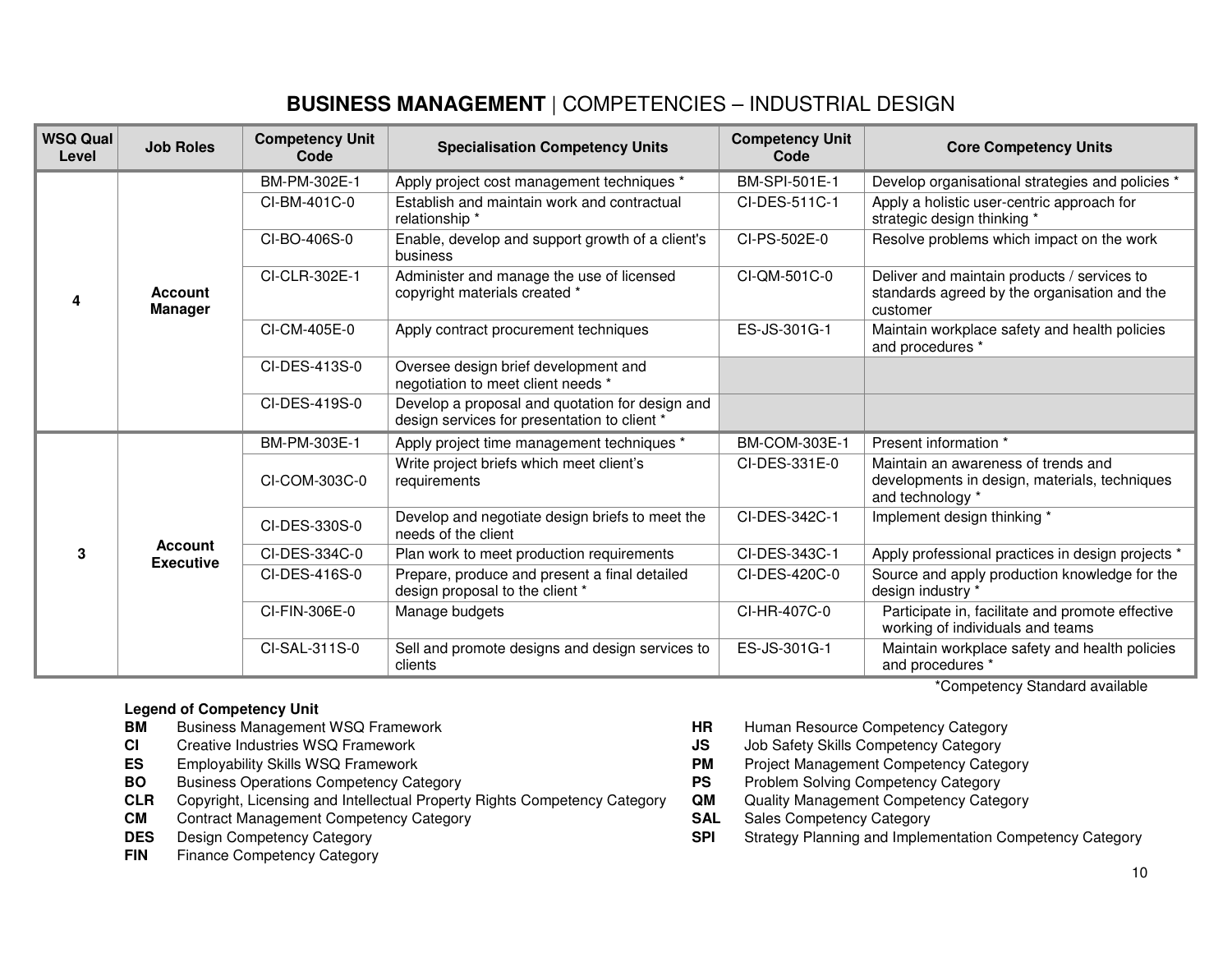# **CREATIVE** | COMPETENCIES

**INDUSTRIAL DESIGN** COMPETENCY MAP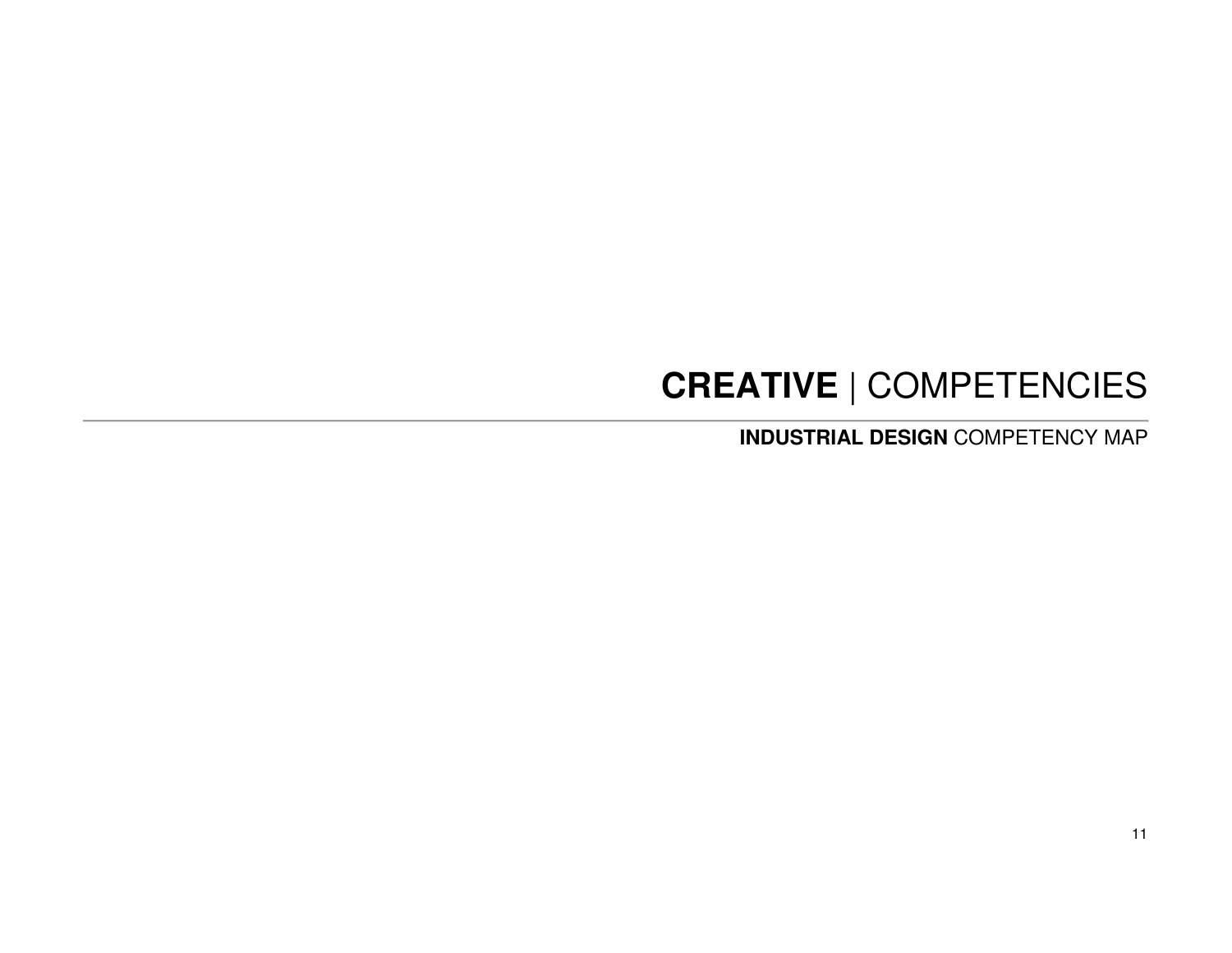| <b>WSQ Qual</b><br>Level | <b>Job Roles</b>                    | <b>Competency Unit</b><br>Code | <b>Specialisation Competency Units</b>                                                                        | <b>Competency Unit</b><br>Code | <b>Core Competency Units</b>                                                                            |
|--------------------------|-------------------------------------|--------------------------------|---------------------------------------------------------------------------------------------------------------|--------------------------------|---------------------------------------------------------------------------------------------------------|
|                          |                                     | CI-BO-601C-0                   | Develop and implement an operational plan                                                                     | BM-PM-411E-1                   | Manage project knowledge and communication *                                                            |
|                          |                                     | CI-PM-605C-0                   | Direct the scope and integration of multiple<br>projects / programmes *                                       | BM-PM-402E-1                   | Manage project scope *                                                                                  |
|                          |                                     | CI-DES-505S-0                  | Oversee realisation of final design to meet<br>client's needs *                                               | CI-HR-601C-0                   | Manage people                                                                                           |
| 5                        | <b>Principal</b><br><b>Designer</b> | CI-DES-601C-0                  | Develop design vision to direct conceptualisation<br>of design product in accordance to the design<br>brief * | CI-COM-502S-0                  | Present effectively to engage and manage your<br>audience *                                             |
|                          |                                     | CI-DES-504S-0                  | Establish criteria and oversee production and<br>testing of prototypes *                                      | ES-JS-401G-1                   | Manage workplace safety and health system *                                                             |
|                          |                                     | CI-DES-344C-1                  | Apply knowledge of history and theory of design<br>and culture to develop a design brief *                    | CI-DES-511C-1                  | Apply a holistic user-centric approach for<br>strategic design thinking *                               |
|                          | <b>Senior</b>                       | CI-DES-412C-0                  | Manage conceptualisation, development and<br>refinement of design solutions according to<br>design brief      | CI-QM-501C-0                   | Deliver and maintain products / services to<br>standards agreed by the organisation and the<br>customer |
|                          |                                     | CI-DES-422S-0                  | Supervise, produce and realise suitable design<br>prototypes to meet the needs of client *                    | BM-SPI-501E-1                  | Develop organisational strategies and policies *                                                        |
| 4                        |                                     | CI-DES-418S-0                  | Develop design knowledge by inquiry in the<br>design process *                                                | CI-PS-502E-0                   | Resolve problems which impact on the work                                                               |
|                          | <b>Designer</b>                     | CI-DES-420C-0                  | Source and apply production knowledge for the<br>design industry *                                            | ES-JS-301G-1                   | Maintain workplace safety and health policies<br>and procedures *                                       |
|                          |                                     | CI-DES-344C-1                  | Apply knowledge of history and theory of design<br>and culture to develop a design brief *                    | CI-DES-511C-1                  | Apply a holistic user-centric approach for<br>strategic design thinking *                               |
|                          |                                     | CI-DES-413S-0                  | Oversee design brief development and<br>negotiation to meet client needs *                                    |                                |                                                                                                         |

\*Competency Standard available

### **Legend of Competency Unit**

- **BM** Business Management WSQ Framework **HR** Human Resource Competency Category
- 
- 
- **BO** Business Operations Competency Category **PS** Problem Solving Competency Category
- **COM** Communications Competency Category **QM** QM
- 
- 
- **CI** Creative Industries WSQ Framework **JS** Job Safety Skills Competency Category
- **ES** Employability Skills WSQ Framework **PM** Project Management Competency Category
	-
	- Quality Management Competency Category
- **DES** Design Competency Category **SPI** Strategy Planning and Implementation Competency Category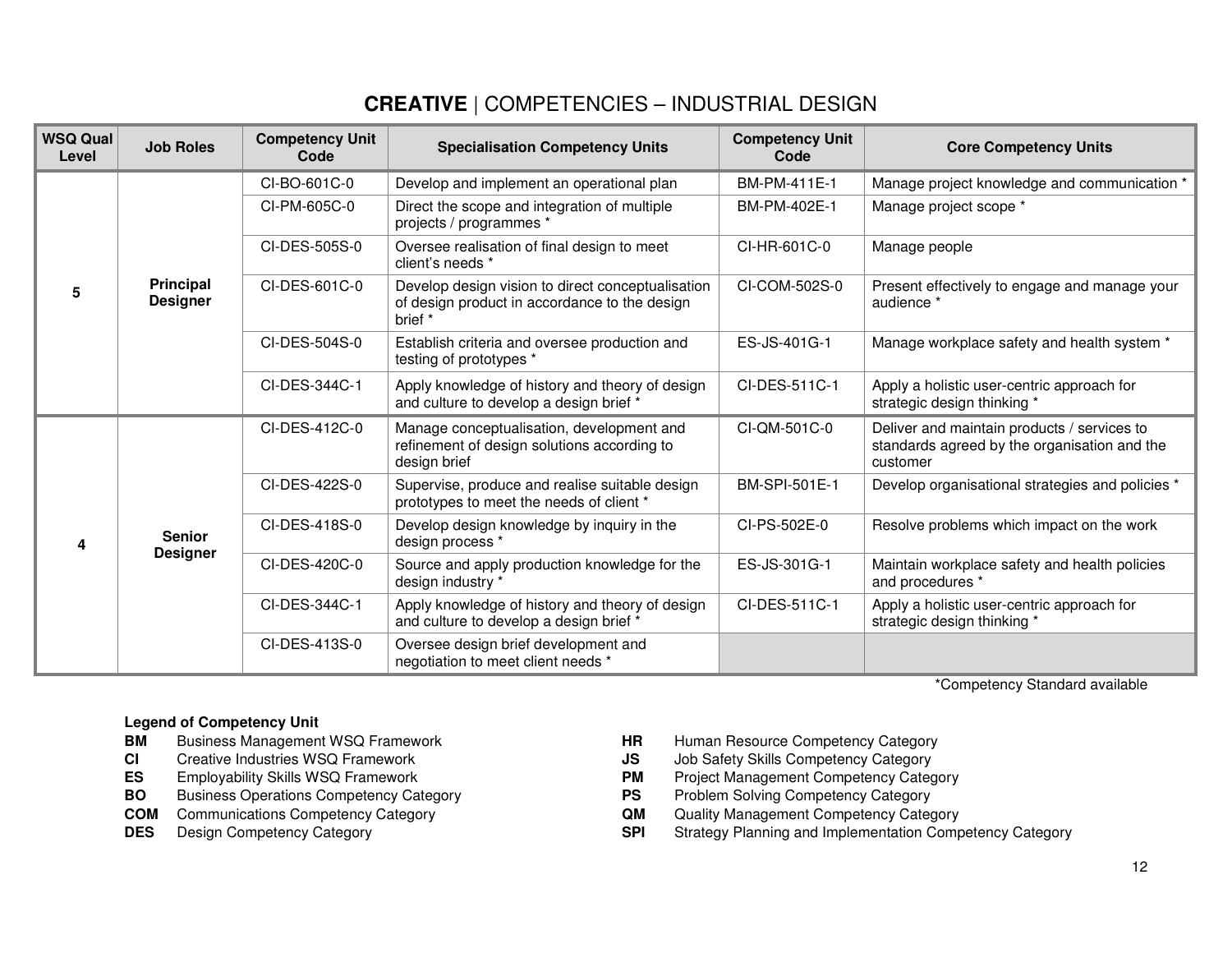| <b>WSQ Qual</b><br>Level | <b>Job Roles</b>                    | <b>Competency Unit</b><br>Code | <b>Specialisation Competency Units</b>                                                                   | <b>Competency Unit</b><br>Code | <b>Core Competency Units</b>                                                                            |
|--------------------------|-------------------------------------|--------------------------------|----------------------------------------------------------------------------------------------------------|--------------------------------|---------------------------------------------------------------------------------------------------------|
|                          |                                     | CI-DES-323S-0                  | Apply anthropometric and human factors<br>engineering data to comply with project<br>objectives          | CI-QM-501C-0                   | Deliver and maintain products / services to<br>standards agreed by the organisation and the<br>customer |
|                          |                                     | CI-DES-418S-0                  | Develop design knowledge by inquiry in the<br>design process *                                           | BM-SPI-501E-1                  | Develop organisational strategies and policies *                                                        |
|                          |                                     | CI-RES-407S-0                  | Conduct usability studies and testing                                                                    | CI-PS-502E-0                   | Resolve problems which impact on the work                                                               |
|                          | Human                               | CI-DES-422S-0                  | Supervise, produce and realise suitable design<br>prototypes to meet the needs of client *               | ES-JS-301G-1                   | Maintain workplace safety and health policies<br>and procedures *                                       |
| 4                        | <b>Factors</b><br><b>Specialist</b> | CI-DES-446S-0                  | Develop user interfaces for products                                                                     | CI-DES-511C-1                  | Apply a holistic user-centric approach for<br>strategic design thinking *                               |
|                          |                                     | CI-DES-412C-0                  | Manage conceptualisation, development and<br>refinement of design solutions according to<br>design brief |                                |                                                                                                         |
|                          |                                     | CI-DES-420C-0                  | Source and apply production knowledge for the<br>design industry *                                       |                                |                                                                                                         |
|                          |                                     | CI-DES-344C-1                  | Apply knowledge of history and theory of design<br>and culture to develop a design brief *               |                                |                                                                                                         |
|                          | Colour /<br>Materials /             | CI-DES-324S-1                  | Apply colour theory in response to a brief *                                                             | CI-QM-501C-0                   | Deliver and maintain products / services to<br>standards agreed by the organisation and the<br>customer |
|                          |                                     | CI-DES-340S-0                  | Visualise 2D graphics and 3D objects and<br>translate into digital and/or paper media                    | BM-SPI-501E-1                  | Develop organisational strategies and policies *                                                        |
| 4                        | <b>Finishes</b>                     | CI-DES-327C-0                  | Demonstrate knowledge of production *                                                                    | CI-PS-502E-0                   | Resolve problems which impact on the work                                                               |
|                          | <b>Designer</b>                     | CI-DES-418S-0                  | Develop design knowledge by inquiry in the<br>design process *                                           | ES-JS-301G-1                   | Maintain workplace safety and health policies<br>and procedures *                                       |
|                          |                                     | CI-DES-344C-1                  | Apply knowledge of history and theory of design<br>and culture to develop a design brief *               | CI-DES-511C-1                  | Apply a holistic user-centric approach for<br>strategic design thinking *                               |

**Legend of Competency Unit** 

- **BM** Business Management WSQ Framework **JS** Job Safety Skills Competency Category
- 
- 
- **CI** Change Innovation Competency Framework **RES** Research Competency Category<br> **DES** Design Competency Category **CATEGORY RES RES** Research Competency Category **DES** Design Competency Category
- 
- 
- **CI** Creative Industries WSQ Framework **PS** Problem Solving Competency Category
- **ES** Employability Skills WSQ Framework **QM** Quality Management Competency Category
	-
- **DES** Design Competency Category **SPI** Strategy Planning and Implementation Competency Category

\*Competency Standard available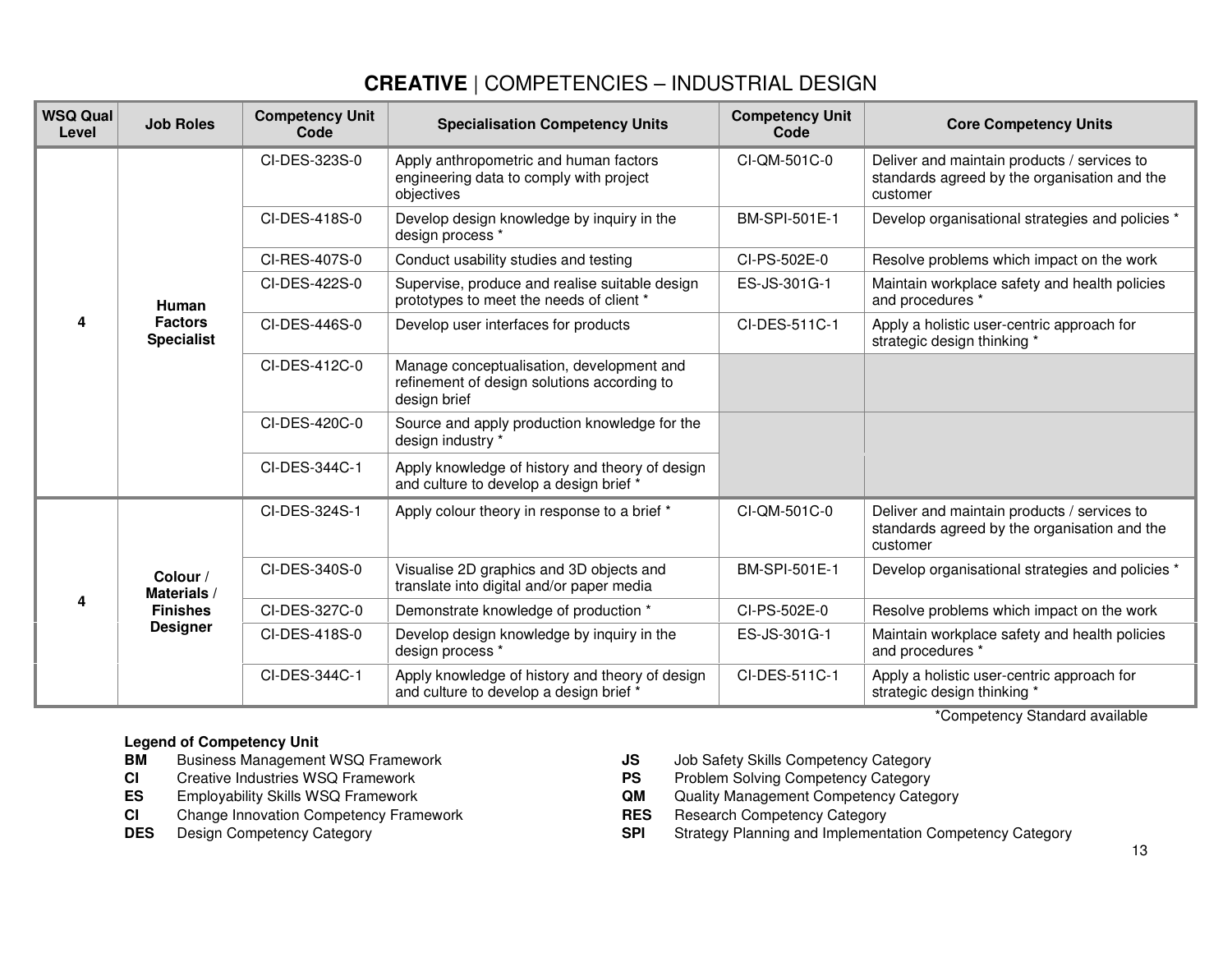| <b>WSQ Qual</b><br>Level | <b>Job Roles</b>                      | <b>Competency Unit</b><br>Code | <b>Specialisation Competency Units</b>                                                     | <b>Competency Unit</b><br>Code | <b>Core Competency Units</b>                                                                            |
|--------------------------|---------------------------------------|--------------------------------|--------------------------------------------------------------------------------------------|--------------------------------|---------------------------------------------------------------------------------------------------------|
| 4                        | <b>Interaction</b><br><b>Designer</b> | CI-CI-303C-0                   | Originate, develop and communicate ideas in<br>the workplace                               | BM-SPI-501E-1                  | Develop organisational strategies and policies *                                                        |
|                          |                                       | CI-DES-327C-0                  | Demonstrate knowledge of production *                                                      | CI-DES-511C-1                  | Apply a holistic user-centric approach for<br>strategic design thinking *                               |
|                          |                                       | CI-DES-344C-1                  | Apply knowledge of history and theory of design<br>and culture to develop a design brief * | CI-PS-502E-0                   | Resolve problems which impact on the work                                                               |
|                          |                                       | CI-RES-405C-0                  | Research user trends and consumer tracks                                                   | CI-QM-501C-0                   | Deliver and maintain products / services to<br>standards agreed by the organisation and the<br>customer |
|                          |                                       | CI-DES-418S-0                  | Develop design knowledge by inquiry in the<br>design process *                             | ES-JS-301G-1                   | Maintain workplace safety and health policies<br>and procedures *                                       |
|                          |                                       | CI-DES-422S-0                  | Supervise, produce and realise suitable design<br>prototypes to meet the needs of client * |                                |                                                                                                         |
|                          |                                       | CI-DES-446S-0                  | Develop user interfaces for products                                                       |                                |                                                                                                         |
|                          |                                       | CI-DES-447S-0                  | Demonstrate knowledge of human-computer<br>interaction to design user interface            |                                |                                                                                                         |
| 4                        | Ethnographer                          | CI-DES-344C-1                  | Apply knowledge of history and theory of design<br>and culture to develop a design brief * | BM-SPI-501E-1                  | Develop organisational strategies and policies *                                                        |
|                          |                                       | CI-DES-418S-0                  | Develop design knowledge by inquiry in the<br>design process *                             | CI-DES-511C-1                  | Apply a holistic user-centric approach for<br>strategic design thinking *                               |
|                          |                                       | CI-MR-404S-1                   | Assess demand for products and services *                                                  | CI-PS-502E-0                   | Resolve problems which impact on the work                                                               |
|                          |                                       | CI-RES-405C-0                  | Research user trends and consumer tracks                                                   | CI-QM-501C-0                   | Deliver and maintain products / services to<br>standards agreed by the organisation and the<br>customer |
|                          |                                       | CI-RES-408S-0                  | Conduct ethnographic research and analyse<br>data for a design project                     | ES-JS-301G-1                   | Maintain workplace safety and health policies<br>and procedures *                                       |

### **Legend of Competency Unit**

- **BM** Business Management WSQ Framework **MR** Marketing Research
- 
- 
- **CI** Change Innovation Competency Framework **RES** Research Competency Category<br> **DES** Design Competency Category **CATEGORY RES RES** Research Competency Category **DES** Design Competency Category
- 
- **JS** Job Safety Skills Competency Category
- 
- **CI** Creative Industries WSQ Framework **PS** Problem Solving Competency Category
- **ES** Employability Skills WSQ Framework **QM** Quality Management Competency Category
	-
- **DES** Design Competency Category **SPI** Strategy Planning and Implementation Competency Category

\*Competency Standard available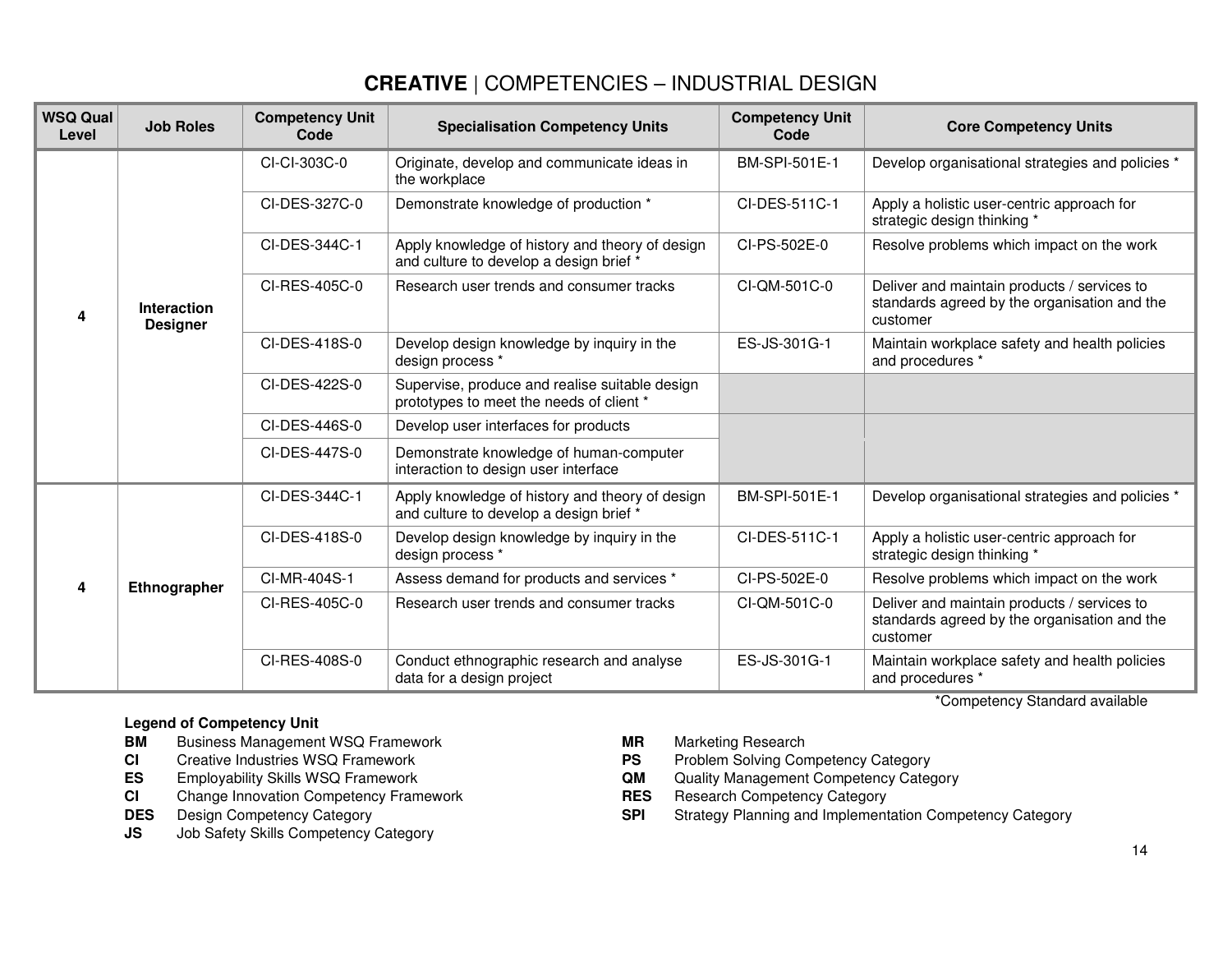| <b>WSQ Qual</b><br>Level | <b>Job Roles</b> | <b>Competency Unit</b><br>Code | <b>Specialisation Competency Units</b>                                                                                                                  | <b>Competency Unit</b><br>Code | <b>Core Competency Units</b>                                                                             |
|--------------------------|------------------|--------------------------------|---------------------------------------------------------------------------------------------------------------------------------------------------------|--------------------------------|----------------------------------------------------------------------------------------------------------|
|                          | <b>Designer</b>  | BM-PM-303E-1                   | Apply project time management techniques *                                                                                                              | BM-COM-303E-1                  | Present information *                                                                                    |
| 3                        |                  | CI-DES-317S-0                  | Produce drawings manually and digitally *                                                                                                               | CI-DES-331E-0                  | Maintain an awareness of trends and<br>developments in design, materials, techniques<br>and technology * |
|                          |                  | CI-DES-326C-0                  | Generate design concepts and develop design<br>ideas for effective design solutions *                                                                   | CI-DES-342C-1                  | Implement design thinking *                                                                              |
|                          |                  | CI-DES-327C-0                  | Demonstrate knowledge of production *                                                                                                                   | CI-DES-343C-1                  | Apply professional practices in design<br>projects*                                                      |
|                          |                  | CI-DES-329S-0                  | Design and produce applied design artwork,<br>design illustrations and graphic documents<br>using a range of manual and digital techniques<br>and media | CI-DES-420C-0                  | Source and apply production knowledge for<br>the design industry *                                       |
|                          |                  | CI-DES-335S-0                  | Prepare and render design drawings using a<br>range of techniques and media *                                                                           | CI-HR-407C-0                   | Participate in, facilitate and promote effective<br>working of individuals and teams                     |
|                          |                  | CI-DES-338S-0                  | Record measurements, information for design<br>reference, work constructed, and produce<br>design calculations                                          | ES-JS-301G-1                   | Maintain workplace safety and health policies<br>and procedures *                                        |
|                          |                  | CI-DES-339S-0                  | Formulate and develop a brief for a design<br>project *                                                                                                 |                                |                                                                                                          |
|                          |                  | CI-DES-340S-0                  | Visualise 2D graphics and 3D objects and<br>translate into digital and/or paper media                                                                   |                                |                                                                                                          |
|                          |                  | $CI-DES-411E-0$                | Document designs *                                                                                                                                      |                                |                                                                                                          |
|                          |                  | CI-DES-415S-0                  | Prepare new design *                                                                                                                                    |                                |                                                                                                          |
|                          |                  | CI-DES-344C-1                  | Apply knowledge of history and theory of<br>design and culture to develop a design brief *                                                              |                                |                                                                                                          |

\*Competency Standard available

### **Legend of Competency Unit**

- **BM** Business Management WSQ Framework **MR** Marketing Research
- 
- 
- **CI** Change Innovation Competency Framework **RES** Research Competency Category<br> **DES** Design Competency Category **CATEGORY RES RES** Brand Competency Category **DES** Design Competency Category
- 
- **JS** Job Safety Skills Competency Category
- 
- **CI** Creative Industries WSQ Framework **PS** Problem Solving Competency Category
- **ES** Employability Skills WSQ Framework **QM** Quality Management Competency Category
	-
- **DES** Design Competency Category **SPI** Strategy Planning and Implementation Competency Category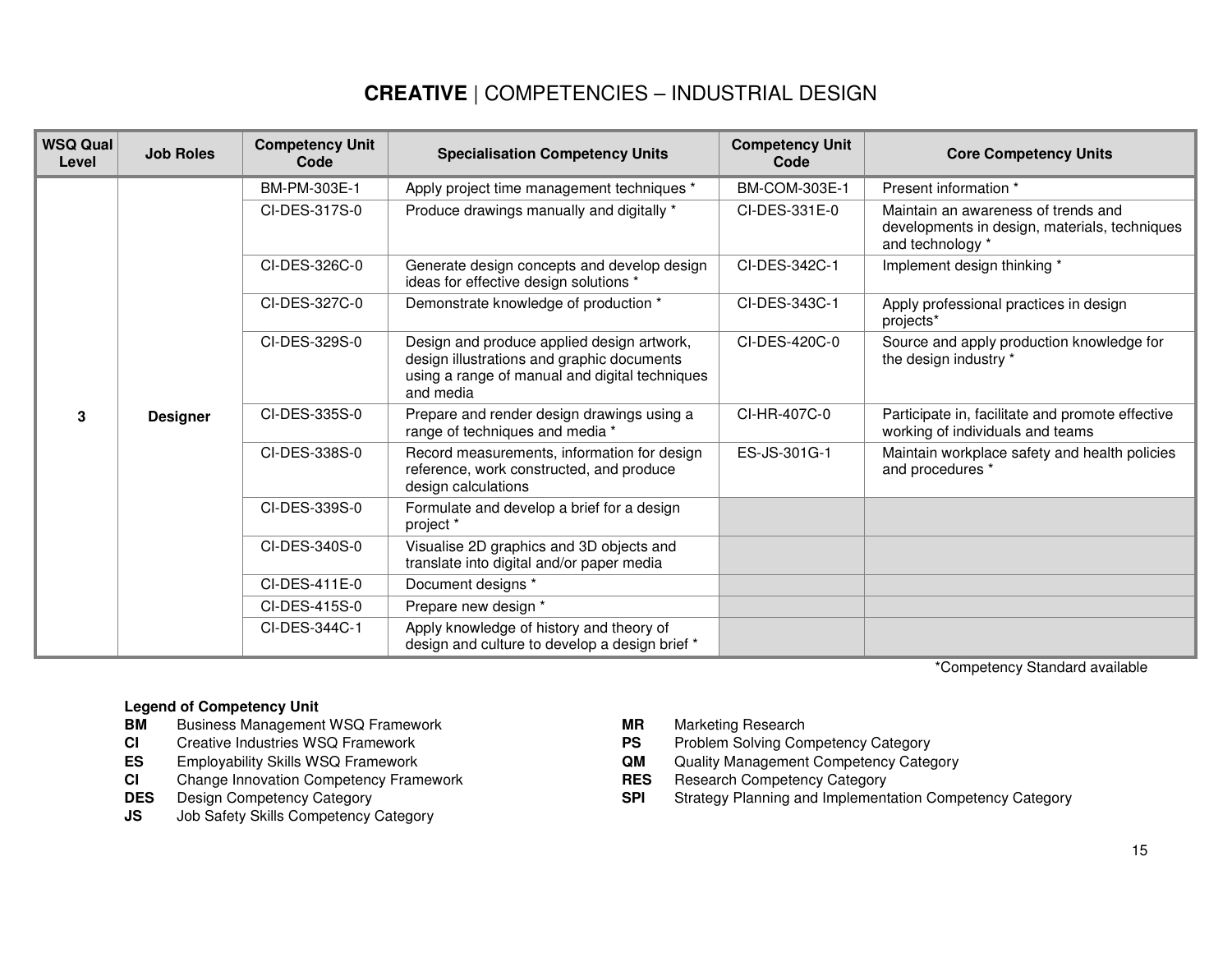| <b>WSQ Qual</b><br>Level | <b>Job Roles</b>                                | <b>Competency Unit</b><br>Code | <b>Specialisation Competency Units</b>                                                                                                                  | <b>Competency Unit</b><br>Code | <b>Core Competency Units</b>                                                                             |
|--------------------------|-------------------------------------------------|--------------------------------|---------------------------------------------------------------------------------------------------------------------------------------------------------|--------------------------------|----------------------------------------------------------------------------------------------------------|
| 3                        | Craftsman /<br><b>Prototype</b><br><b>Maker</b> | CI-DES-326C-0                  | Generate design concepts and develop design<br>ideas for effective design solutions *                                                                   | BM-COM-303E-1                  | Present information *                                                                                    |
|                          |                                                 | CI-DES-327C-0                  | Demonstrate knowledge of production *                                                                                                                   | CI-DES-331E-0                  | Maintain an awareness of trends and<br>developments in design, materials, techniques<br>and technology * |
|                          |                                                 | CI-DES-329S-0                  | Design and produce applied design artwork,<br>design illustrations and graphic documents<br>using a range of manual and digital techniques<br>and media | CI-DES-342C-1                  | Implement design thinking *                                                                              |
|                          |                                                 | CI-DES-333S-0                  | Plan and contribute to the realisation of final<br>design *                                                                                             | CI-DES-343C-1                  | Apply professional practices in design<br>projects*                                                      |
|                          |                                                 | CI-DES-336S-1                  | Develop 2D visuals using computer software *                                                                                                            | CI-DES-420C-0                  | Source and apply production knowledge for<br>the design industry *                                       |
|                          |                                                 | CI-DES-338S-0                  | Record measurements, information for design<br>reference, work constructed, and produce<br>design calculations                                          | CI-HR-407C-0                   | Participate in, facilitate and promote effective<br>working of individuals and teams                     |
|                          |                                                 | CI-DES-340S-0                  | Visualise 2D graphics and 3D objects and<br>translate into digital and/or paper media                                                                   | ES-JS-301G-1                   | Maintain workplace safety and health policies<br>and procedures *                                        |
|                          |                                                 | CI-DES-344C-1                  | Apply knowledge of history and theory of<br>design and culture to develop a design brief *                                                              |                                |                                                                                                          |
|                          |                                                 | CI-DES-345S-0                  | Demonstrate woodwork techniques                                                                                                                         |                                |                                                                                                          |
|                          |                                                 | CI-DES-346S-0                  | Demonstrate glasswork techniques                                                                                                                        |                                |                                                                                                          |
|                          |                                                 | CI-DES-347S-0                  | Demonstrate welding techniques                                                                                                                          |                                |                                                                                                          |
|                          |                                                 | CI-DES-348S-0                  | Demonstrate casting and moulding techniques                                                                                                             |                                |                                                                                                          |
|                          |                                                 | CI-DES-354S-0                  | Develop 3D visuals using computer software                                                                                                              |                                |                                                                                                          |
|                          |                                                 | CI-DES-422S-0                  | Supervise, produce and realise suitable design<br>prototypes to meet the needs of client *                                                              |                                |                                                                                                          |

\*Competency Standard available

# **Legend of Competency Unit<br><b>BM** Business Management

- Business Management WSQ Framework
- **CI** Creative Industries WSQ Framework<br> **CI** Employability Skills WSQ Framework **DES** DIS
- 
- **BRANA Business Competency Category<br><b>DES** Design Competency Category
- 
- **ES** Employability Skills WSQ Framework **JS** Job Safety Skills Safety Competency Category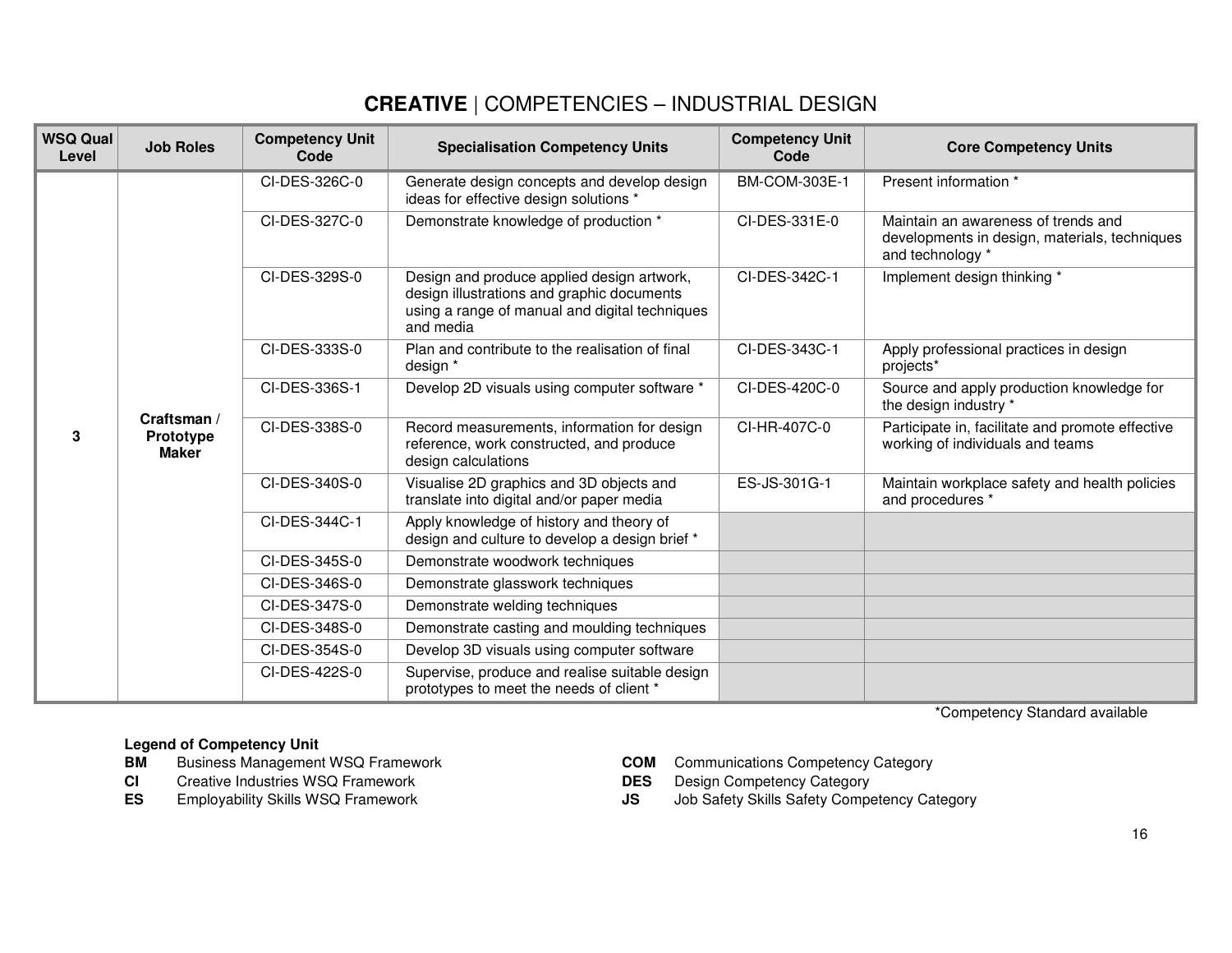## **GENERIC / CROSS-SECTORAL WSQ CU ADOPTION** | INDUSTRIAL DESIGN

### **DEVELOPMENT OF T-SHAPED PROFESSIONALS IN INDUSTRIAL DESIGN - GENERIC / CROSS-SECTORAL WSQ FRAMEWORK COMPETENCY UNITS ADOPTION**

Generic or cross-sectoral competencies refer to horizontal multi-disciplinary skills which workers serving in different occupations and job roles across different industries and sectors may apply in the course of their work. These competencies are encapsulated in WSQ frameworks such as Business Management (BM) and Leadership & People Management (LPM) WSQ.

Practitioners serving in the Creative Industries (CI) are expected to possess specialised job-specific competencies as well as a range of generic horizontal skills in functional areas including people management, communications and project management. To support their development into T-shaped professionals, appointed CI WSQ training partners (e.g. National CET Institute, CET Centres and Programme Partners) may adopt CUs from the BM and LPM WSQ frameworks for CI WSQ programme implementation on a modular, integrated or qualification basis, subject to fulfilling applicable WSQ accreditation and funding related requirements.

While selected BM and LPM WSQ CUs are already imported into the CI WSQ Competency Maps, the range of job roles and associated competencies in CI Industries continue to expand and evolve rapidly such that other generic skills-in-demand may not have been readily imported. The flexibility accorded will enable CI WSQ training partners to design and implement WSQ programmes rapidly to meet the holistic skills development needs of CI practitioners while maintaining the integrity of CI WSQ and the WSQ system as a whole.